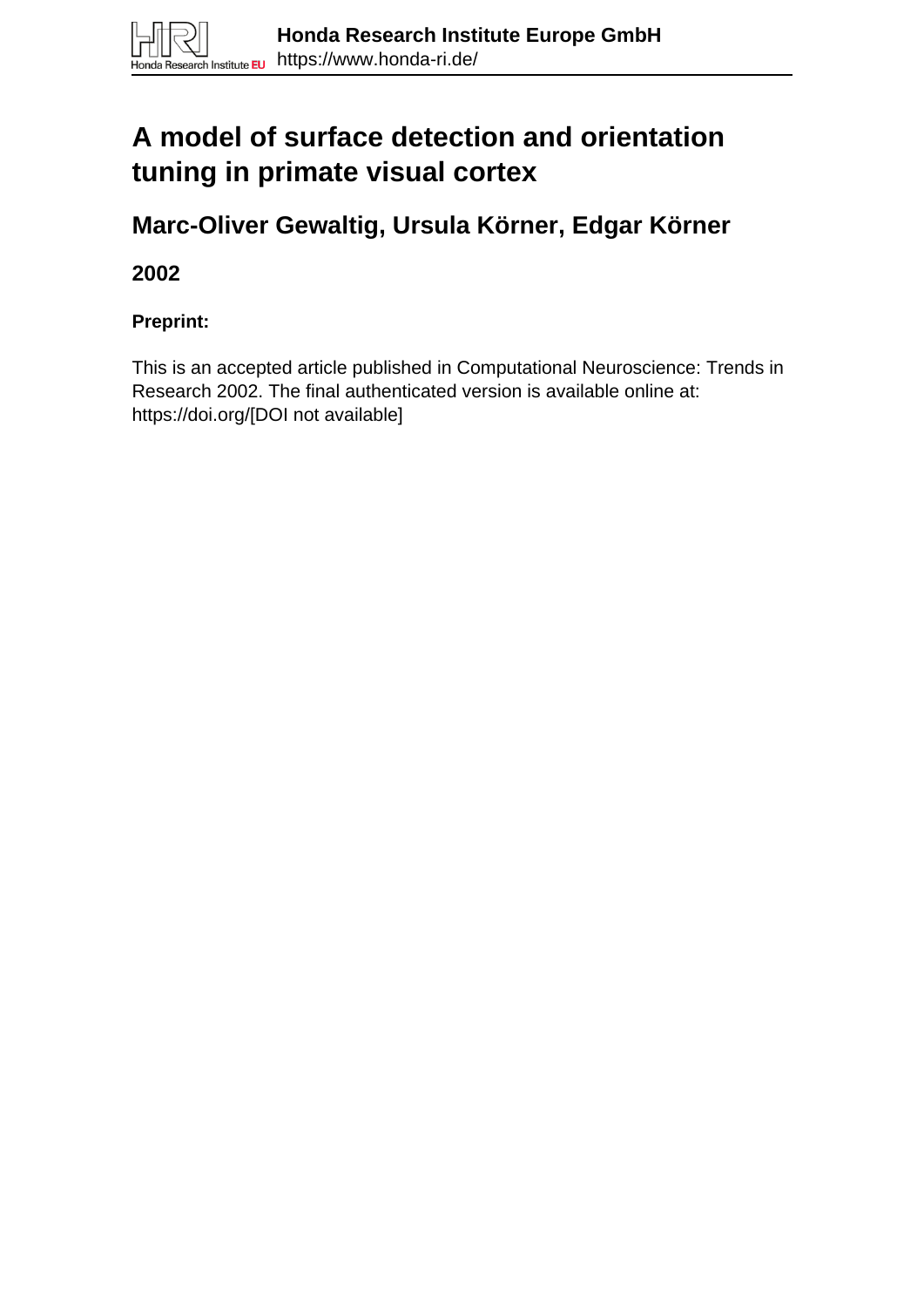In Eric de Schutter (Ed.), Computational Neuroscience: Trends in Research 2002, Elsevier Science, in press.

## A model of surface detection and orientation tuning in primate visual cortex.

### Marc-Oliver Gewaltig, Ursula Körner, Edgar Körner

Future Technology Research, Honda R&D Europe (Deutschland) GmbH, D–63073 Offenbach/Main, Germany

#### Abstract

In this contribution we propose that surface detectors, responding to areas of homogeneous gray-level may be used to support orientation selective cells in V1. By inhibiting orientation detectors within their input region, surface detectors act as local feedback system, emphasizing objects with large, continuous contours and enable the fast generation of an initial hypothesis about the input. The performance of this model is demonstrated, using a set of real-world images. We demonstrate that for images with a high degree of low-frequency clutter the performance of orientation detection can be considerably improved.

#### 1 Introduction

In early visual processing, speed matters. If an animal is confronted with a visual scene, it is important to quickly arrive at an hypothesis about its main parts so that an appropriate reaction (e.g. escape) is possible. In order to do such a quick segmentation of the visual input, the information has to be reduced to its most salient parts. After a first object hypothesis has been established at higher processing levels, a top down signal may then enable a refined analysis of object detail (see e.g. [4]).

This poses the question, how the visual system can perform this segmentation without knowledge of the types of objects which are in the scene. We propose that information on continuous image regions may be used to confine edge detection to borders between mid-sized objects.

Preprint submitted to Elsevier Preprint 10 April 2003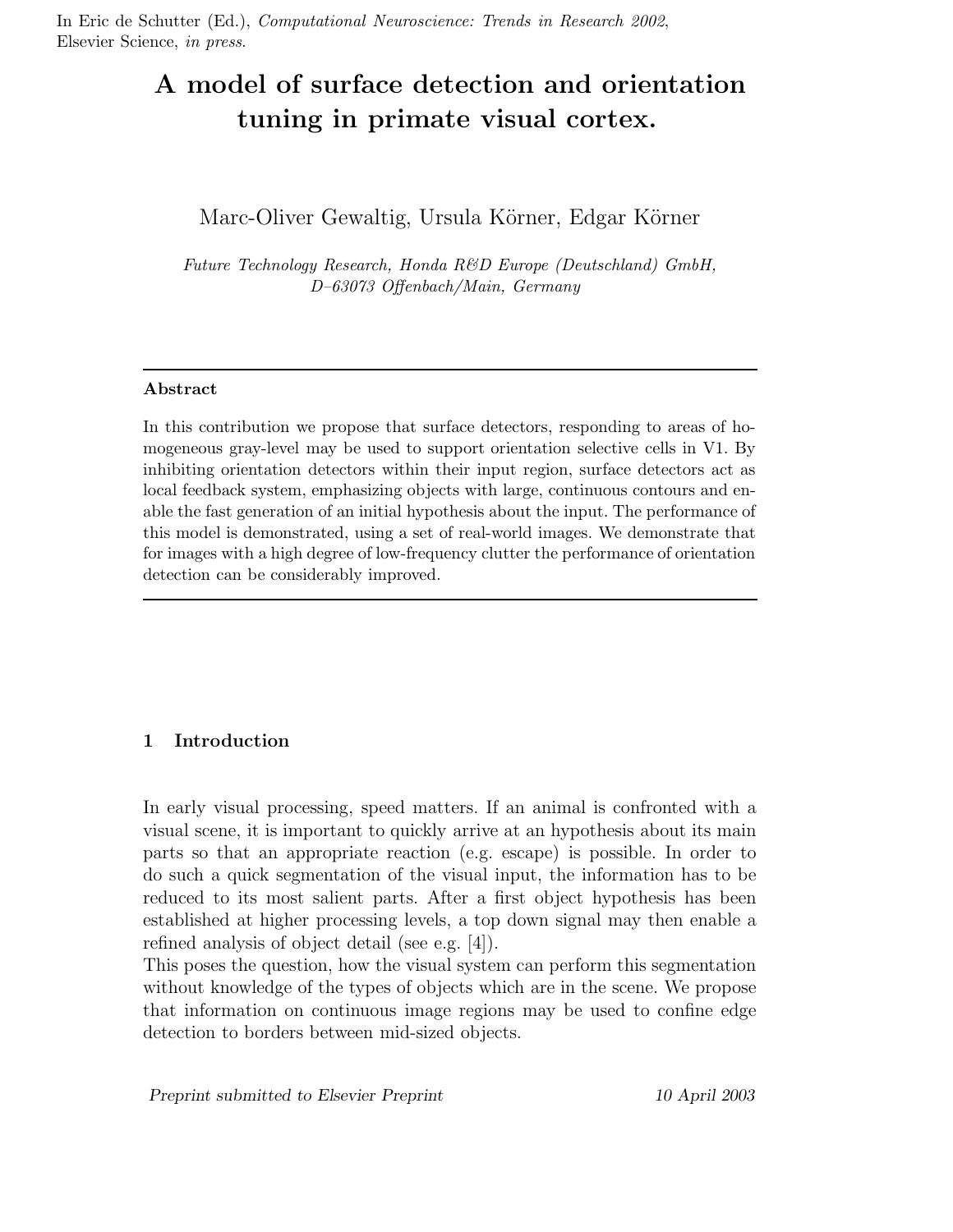

Fig. 1.

#### 2 Biological background

In primates there are two major pathways through which information flows from the retina via the LGN to the primary visual cortex. The parvocellular (P) and the magnocellular (M) pathway. M-cells in the LGN have larger receptive fields and are highly contrast sensitive. P-cells have smaller receptive fields and their contrast sensitivity is comparatively low, however, many of them are sensitive to color (wavelength). M and P cells account for 90% of all LGN relay cells. The remaining 10% belong to a third, less well investigated pathway, the so-called koniocellular (K) pathway, which is thought to be a phylogeneticly old part of the visual system.

K-cells in LGN have very large receptive fields and their projections to V1 terminate in the cytochrome-oxidase (CO) blobs of the superficial layers [5,2]. In contrast, inputs from the M and P pathway terminate in layer IV. Moreover, while M and P cells exclusively project to V1, K cell inputs have been identified in higher areas of the ventral visual pathway [3].

Because of their large receptive fields, K cells are not able to resolve fine details, however, they may provide information about large homogeneous regions. Tuning of orientation selective cells in layer IV is relatively broad, while it is considerably sharper in layers II and III. We propose that surface information, provided by the koniocellular pathway supports orientation selectivity in layer II/III and, thus, may contribute to the improved tuning.

#### 3 The model

In this contribution, we present a computational model, which demonstrates how surface information can be used to support and enhance the responseproperties of orientation selective cells in V1. Starting from the retinal image, we model LGN responses for two pathways, the koniocellular and the magnocellular pathway. The model system is derived from the schema, shown in Fig.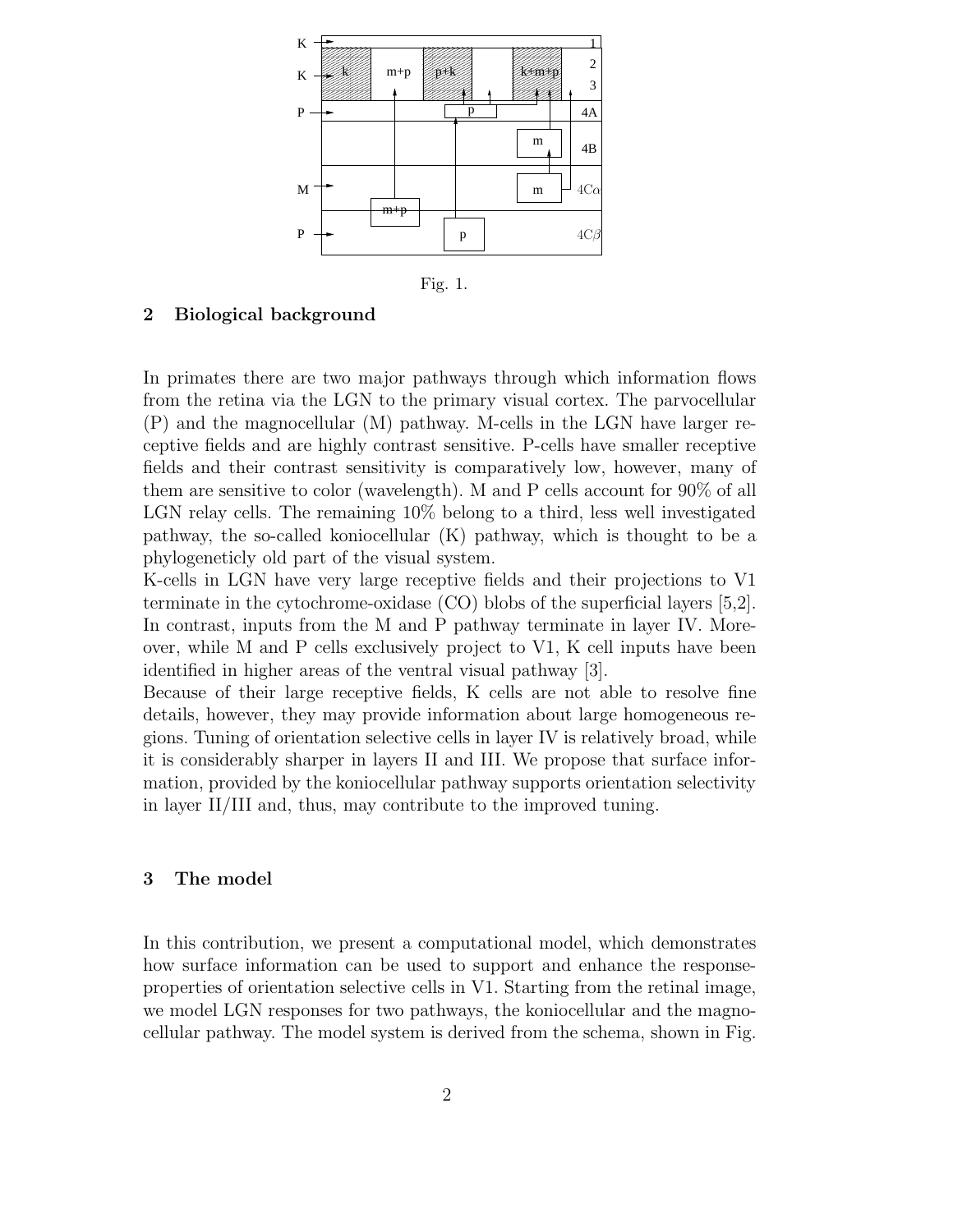

Fig. 2.

2 and consists of 4 topographically organized layers.

- (1) a retinal input layer A,
- (2) a layer of koniocellular LGN cells C,
- (3) a layer of K-driven surface detectors, E
- (4) a layer, representing the input to orientation selective cells F.

Here, we restrict the discussion to the properties of the surface detectors and do not explicitly model orientation selective cells of the M-path. Rather, we show how the input F to these cells is modified by the surface detection system.

#### 3.1 LGN activity

Receptive fields of K-cells in the LGN are very large and often have no antagonistic surround [7]. Thus, they will be fully activated, even if a stimulus is larger than their receptive field. We model the receptive field of LGN K cells by a two-dimensional Gaussian  $g(x, y)$  with standard deviation  $\sigma_1$ :

$$
h(x,y) = \frac{1}{\sigma_1 \sqrt{2\pi}} \exp\left(-\frac{x^2 + y^2}{4\sigma_1^2}\right)
$$
 (1)

The firing rate of an LGN K cell at position  $(x, y)$  is given by  $\mathsf{C}[x, y] =$  $\Theta_1$  (B[x, y]) with the sigmoid activation function

$$
\Theta_1(z) := \frac{1}{1 + \exp(-2b_1(z - \theta_1))}
$$
 (2)

and  $B[x, y] = (A * h)(x, y)$  with threshold  $\theta_1$  and slope  $b_1$ . The threshold is determined by the mean activity in the image. Note that activities are normalized to unity.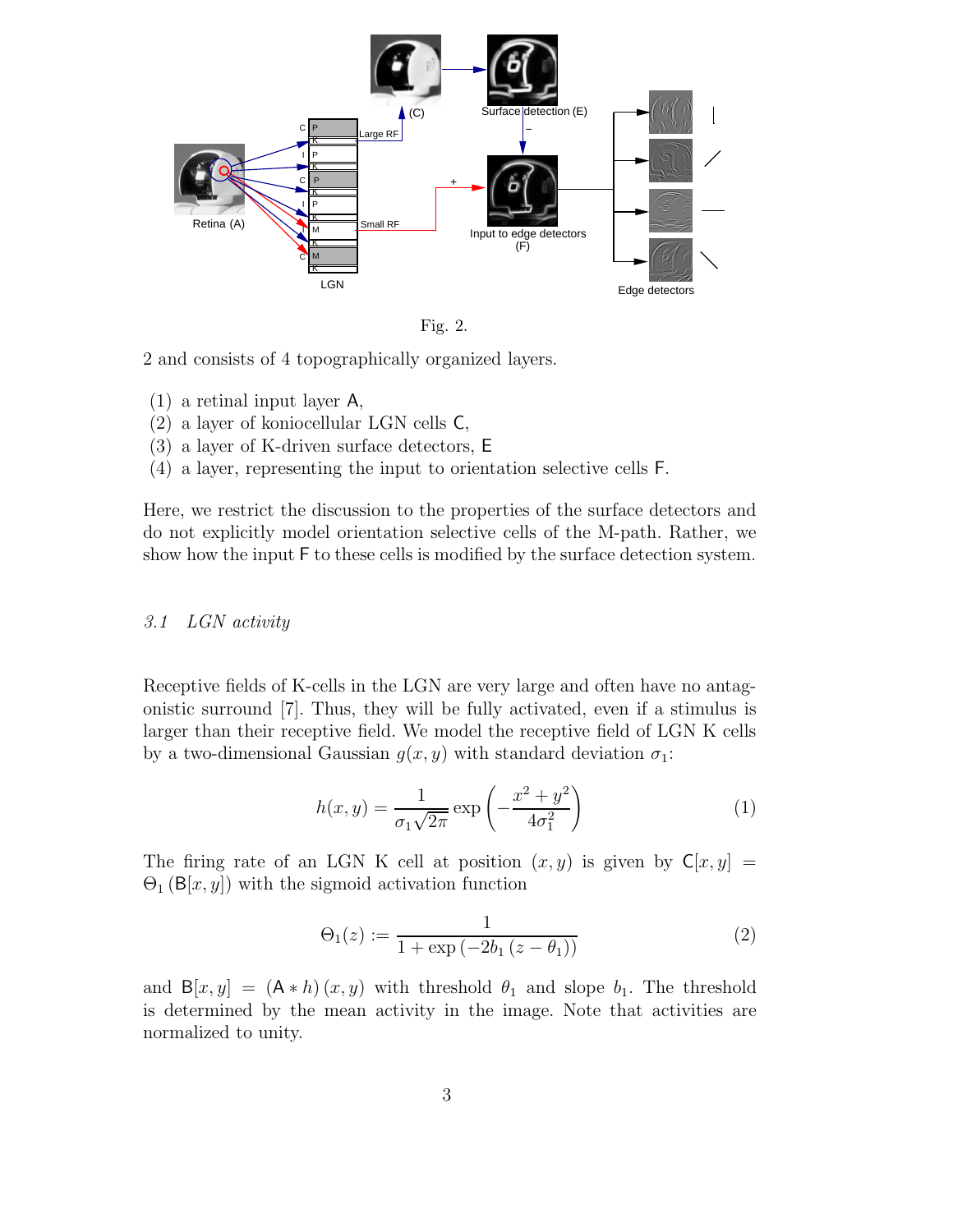#### 3.2 Surface detectors

The K-cell layer C projects to a layer of surface detectors E. The receptive field of a surface detector at position  $(x, y)$  is modeled by a circular patch  $\gamma(x, y)$ within C. surface detectors respond best, if their receptive field is covered by an area of homogeneous color or gray-level. Surface detectors effectively evaluate the variance of color or gray-level in their circular receptive field.

$$
D[x,y] := \sqrt{\frac{1}{P} \sum_{(m,n) \in \gamma(x,y)} \left( C[i-m, j-n] - \langle C \rangle_{\gamma(i,j)} \right)^2}
$$
(3)

with

$$
\langle \mathsf{C} \rangle_{\gamma(x,y)} := \frac{1}{P} \sum_{(m,n) \in \gamma(x,y)} \mathsf{C}[m-x, n-y]. \tag{4}
$$

The activation of the surface detectors is given by  $\mathsf{E}[x, y] = \Theta_2(\mathsf{D}[x, y])$ , where  $\Theta_2(\cdot)$  is a sigmoid activation function equivalent to (2). The threshold  $\theta_2$  is again chosen according to the mean activity of their input.

#### 3.3 Edge detector input

The surface detectors project one to one to an interneuron layer. Each activated surface detector will thus, trigger inhibition which will act on all edge detectors whose receptive field overlaps with that of the surface detector. Since the receptive fields of the surface detectors are considerably larger than those of the orientation selective cells, one surface detector will cause inhibition of a large number of orientation detectors. In the computational model this is achieved by masking the input image with the activity of the inhibition layer E, thus, arriving at the effective input to the edge detectors  $F := A \cdot E$ .

Here, we used a multiplicative interaction to mask the input with the surface detector response. It is also possible to use an additive interaction. In this case, an additional normalization may be required, but the results are qualitatively identical.

#### 4 Results

Figure 3 shows how the model performs on natural images. The images are an arbitrary selection from a larger set of images on which the system was tested. Note that the images differ considerably in resolution and are scaled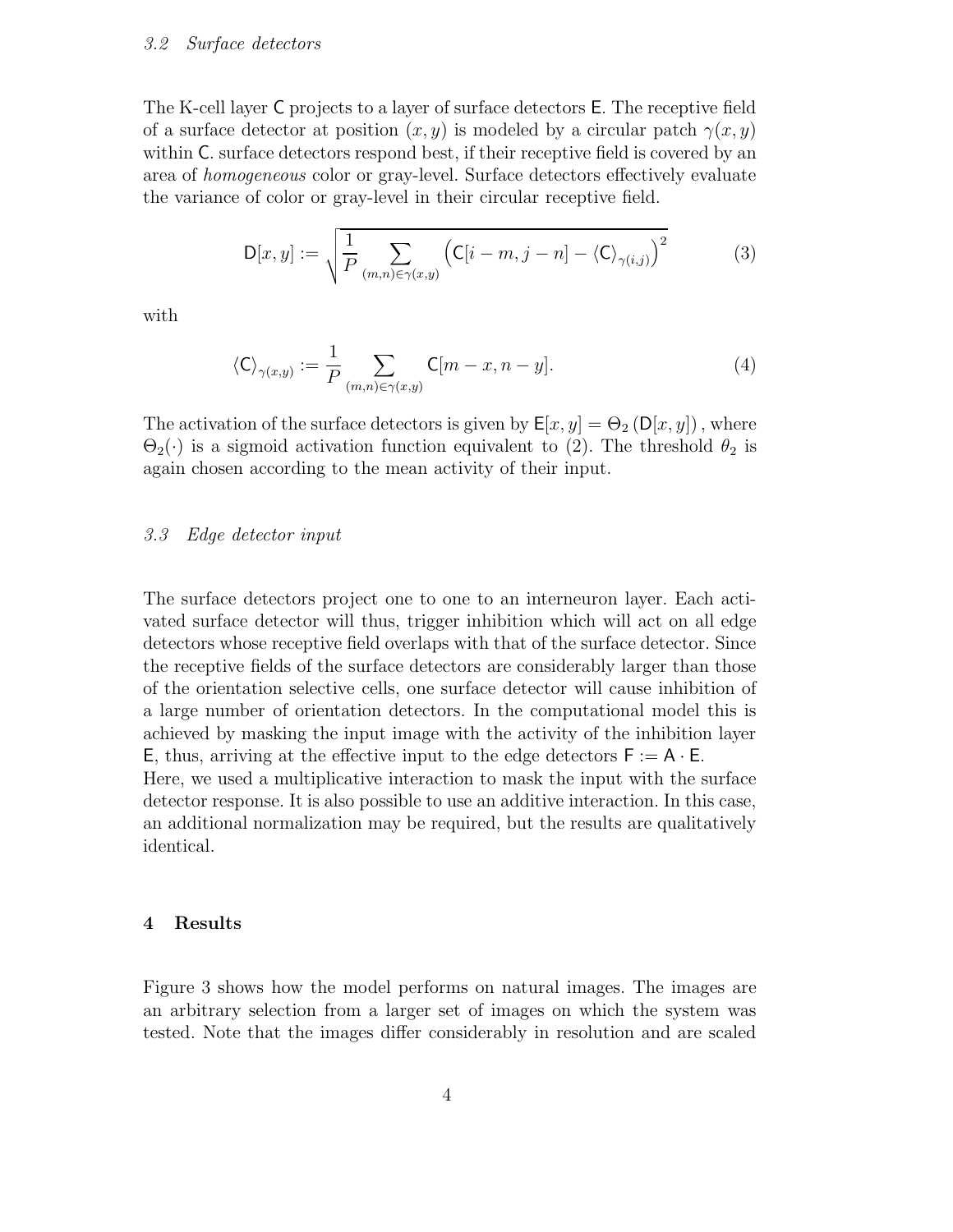

Fig. 3.

to fit to this display.

Figure 3 A shows an example from the COIL database [6]. The surface detectors emphasize the contours of the object. However, images from the COIL data-base are optimized for edge-based object recognition. Here, almost any edge-based object recognition systems performs well, since the images are high-contrast and low-noise.

The example in Figure 3  $\bf{B}$  is more realistic, since the main object (the monkey) is embedded in a cluttered environment. If an edge-detection system was directly applied to this image, the response would be dominated by the contributions from the rectangular grid. However, surface detectors respond best to homogeneous regions, contributed by the monkey and the tree-trunk. Thus, the image is reduced to the contours of these objects, suppressing much of the grid and the high-resolution clutter. This reduction in detail is an important guide for subsequent edge-based recognition systems.

#### 5 Discussion

We have presented a model for surface detection which is based on local homogeneity. Surface detectors and edge detector cooperate according to the rule that surfaces and edges are mutually exclusive. In our model, this relation is hard-coded. In a natural system, however, it should be susceptible to learning. Surface detectors are activated by continuous regions of high local homogeneity. If a surface detector is activated, it inhibits all orientation detectors which have their receptive field inside the larger receptive field of the surface detec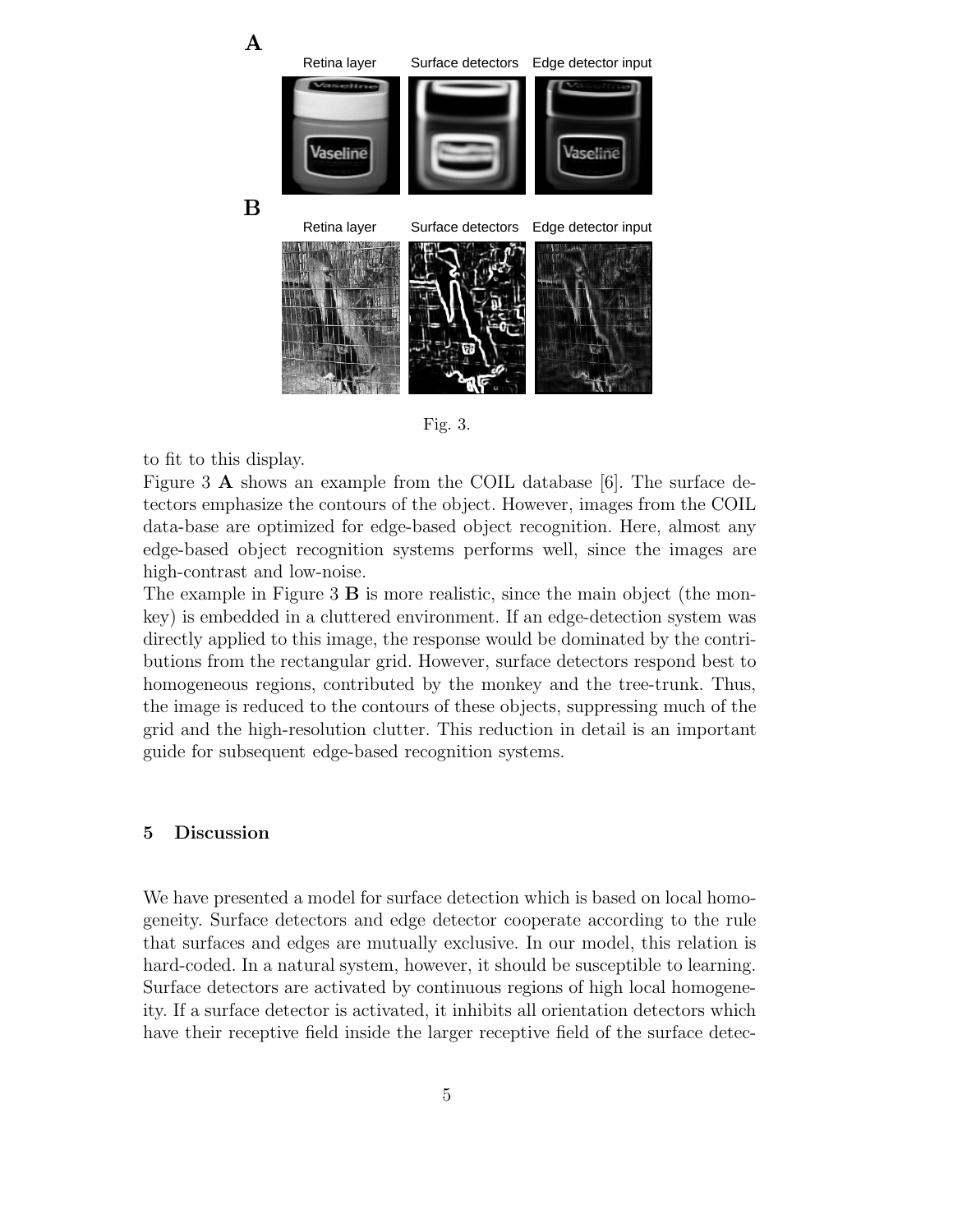tor. At the borders of such regions, edge detection is possible. Since extended homogeneous regions can in most cases be attributed to mid-sized objects, the surface detection system emphasizes the contours of such objects. The spatial scale is defined by the receptive field size of the surface detectors.

Because surface and edge detection work as parallel feed-forward systems, the proposed mechanism does not require additional time. It may, thus, support the fast generation of an initial hypothesis about the input. Subsequent processing steps may trigger top-down feedback to suppress the surface driven inhibition and enable access to fine detail of the input.

#### References

- [1] J.D. Boyd, J. Mavity-Hudson, and V.A. Casagrande. The connections of layer 4 subdivisions in the primary visual cortex (V1) of the owl monkey. Cerebral Cortex,  $10(7):644-662$ ,  $2000$ .
- [2] S. H. C. Hendry and R. C. Reid. The koniocellular pathway in primate vision. In Annual Review of Neuroscience, volume 23, pages 127–153. Annual Reviews, 2000.
- [3] A. Hernandez-Gonzalez, C. Cavada, and F. Reinoso-Suarez. The lateral geniculate nucleus projects to the inferior temporal cortex in the macaque monkey. Neuroreport, 5(18):2693–2696, 1994.
- [4] Edgar Körner, Marc-Oliver Gewaltig, Ursula Körner, Andreas Richter, and Tobias Rodemann. A model of computation in neocortical architecture. Neural Networks, 12(7–8):989–1005, 1999.
- [5] J. S Lund, T. Yoshioka, and J.B. Levitt. Substrates for interlaminar connections in area v1 of macaque monkey cerebral cortex. In A. Peters and K.S. Rockland, editors, Cerebral Cortex: Primary Visual Cortex in Primates, pages 37–60. Plenum Press, 1994.
- [6] S.K. Nayar, S.A. Nene, and H. Murase. Real-time 100 object recognition system. In Proc. of ARPA Image Understanding Workshop, Palm Springs, 1996.
- [7] R. W. Rodieck. The first steps in seeing. Sinauer Associates, 1998.